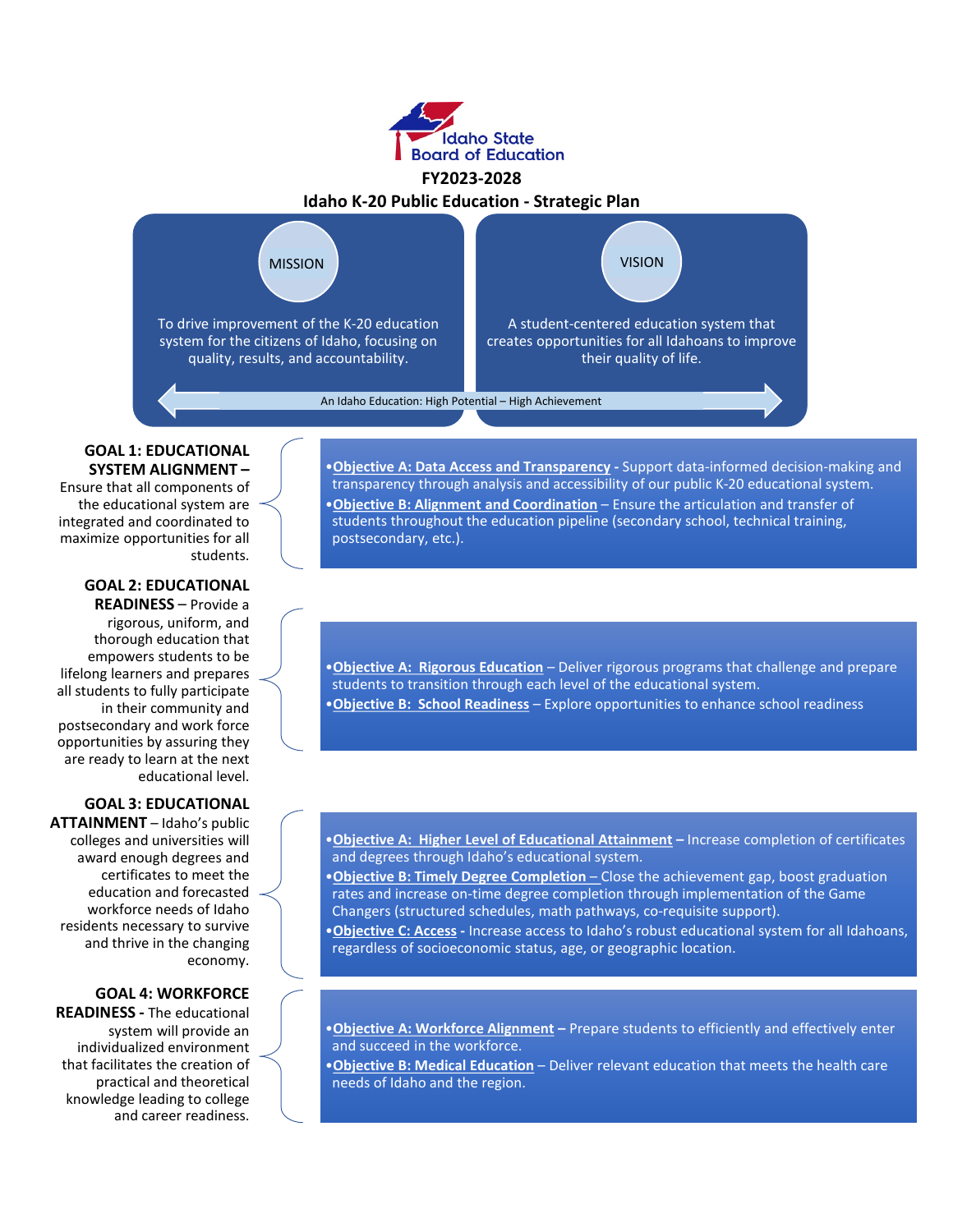

## **FY2023-2028 Idaho K-20 Public Education - Strategic Plan**

*An Idaho Education: High Potential – High Achievement*

#### **MISSION STATEMENT**

To drive improvement of the K-20 education system for the citizens of Idaho, focusing on quality, results, and accountability.

#### **VISION STATEMENT**

A student-centered education system that creates opportunities for all Idahoans to improve their quality of life.

#### **GUIDING VALUES**

- Access
- Innovation
- Preparedness
- Resilience

## **MID-TERM PRIORITY FOCUS AREAS**

#### **Elementary and Secondary Education**

- Literacy Proficiency and Growth kindergarten through grade 4
- Mathematics Proficiency and Growth grades 5 through 9
- High School Credit Recovery, Completion, and Transition (Workforce or Postsecondary)

#### **Postseconday Education**

- Recruitment and Access
- Retention
- Transfer and Completion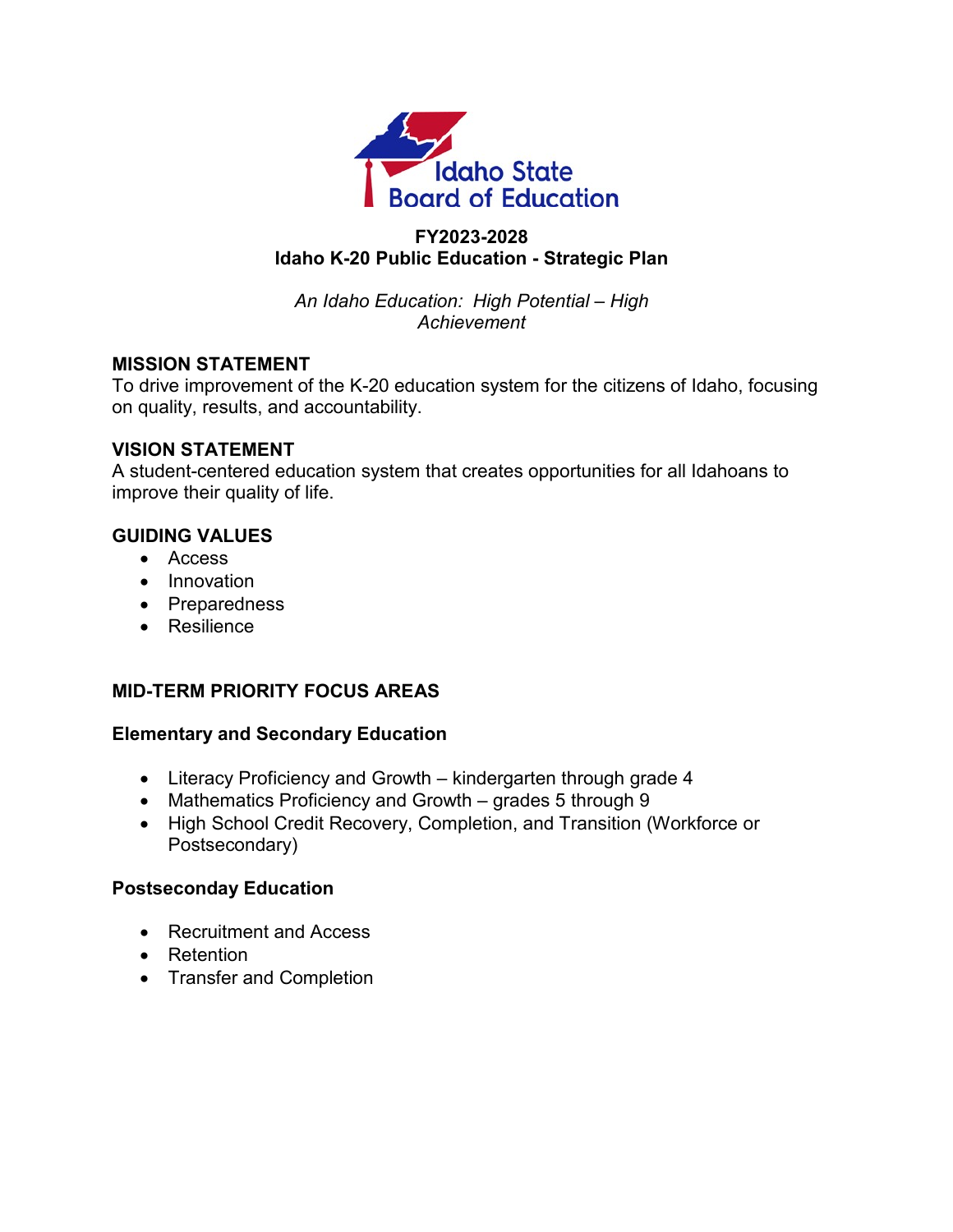**GOAL 1: EDUCATIONAL SYSTEM ALIGNMENT (systemness) –** Ensure that all components of the educational system are integrated and coordinated to maximize opportunities for all students.

**Objective A: Data Access and Transparency -** Support data-informed decision-making and transparency through analysis and accessibility of our public K-20 educational system.

## **Performance Measures:**

**I. Development of a single K-20 data dashboard and timeline for implementation. Benchmark:** Completed by FY2022

**Objective B: Alignment and Coordination** – Ensure the articulation and transfer of students throughout the education pipeline (secondary school, technical training, postsecondary, etc.).

#### **Performance Measures:**

- Percent of Idaho community college transfers who graduate from four**year institutions. Benchmark:** 25% or more
- **II. Percent of postsecondary first time freshmen who graduated from an Idaho high school in the previous year requiring remedial education in math and language arts.**

**Benchmark:** 2 year – less than 20[%3](#page-4-0) 4 year – less than  $20\%$ <sup>3</sup>

**GOAL 2: EDUCATIONAL READINESS (student-centered)** – Provide a rigorous, uniform, and thorough education that empowers students to be lifelong learners and prepares all students to fully participate in their community and postsecondary and workforce opportunities by assuring they are ready to learn at the next educational level.

**Objective A: Rigorous Education** – Deliver rigorous programs that challenge and prepare students to transition through each level of the educational system.

## **Performance Measures:**

**I. Performance of students scoring at grade level or higher on the statewide reading assessment (broken out by grade level, K-3). Benchmark:** 

| <b>Idaho Reading Assessment</b> | <b>Benchmark</b> |
|---------------------------------|------------------|
| Kindergarten                    | 70%              |
| 1st Grade                       | 70%              |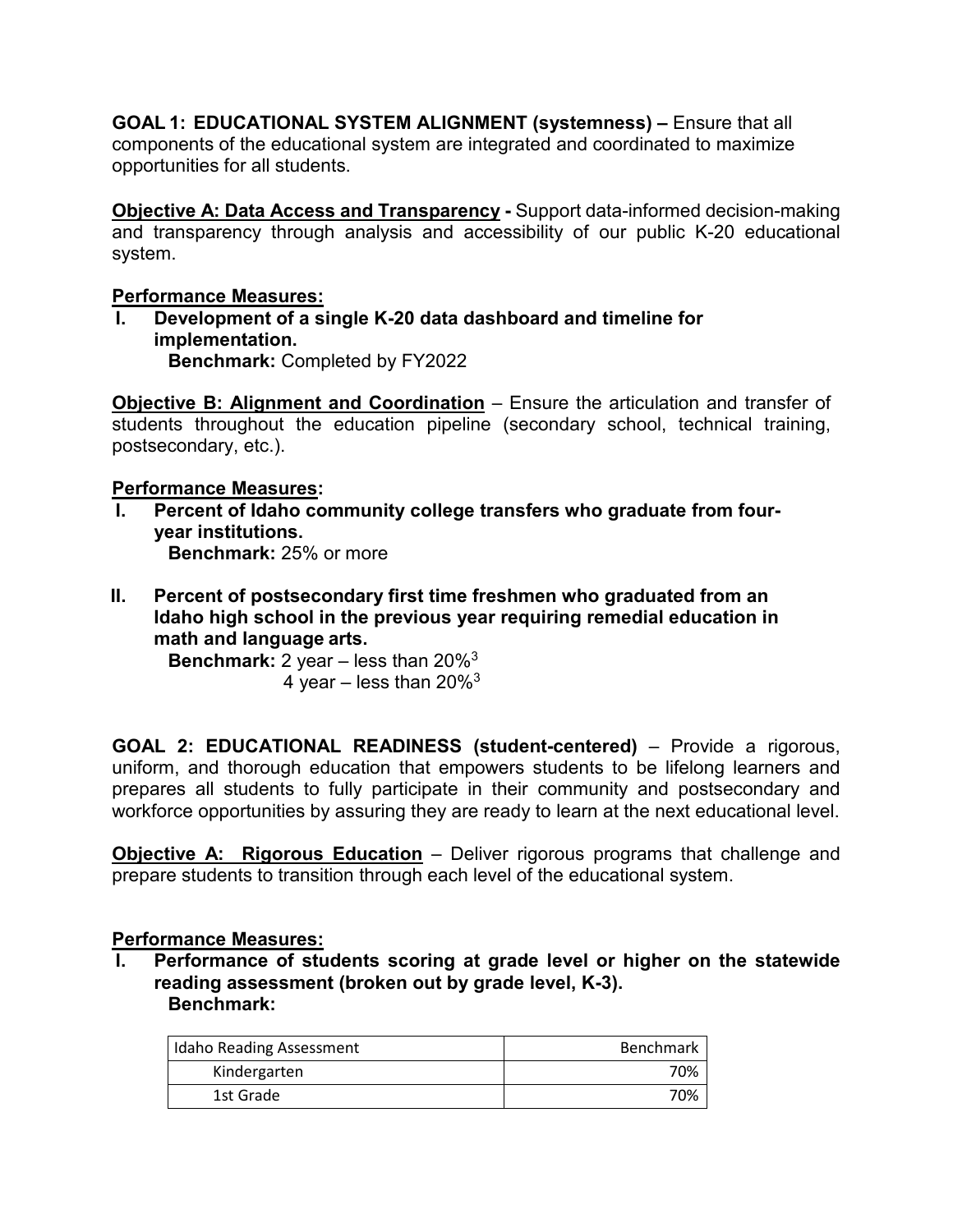| 2nd Grade | 80% |
|-----------|-----|
| 3rd Grade | 80% |

**II. Growth Fall to Spring of student cohorts scoring at grade level or higher on the statewide reading assessment (broken out by grade level, K-3). Benchmark:** 

| <b>Idaho Reading Assessment</b> | <b>Benchmark</b> |
|---------------------------------|------------------|
| Kindergarten Cohort             | 55%              |
| 1st Grade                       | 55%              |
| 2nd Grade                       | 65%              |
| 3rd Grade                       |                  |

**II. Percentage of students meeting proficient or advance on the Idaho Standards Achievement Test (broken out by subject at each transition grade level, 5, 8, high school). Benchmark:**

| <b>Idaho Standards Achievement Test</b> | <b>Benchmark</b>     |
|-----------------------------------------|----------------------|
| Math                                    |                      |
| 5th Grade                               | 58.59%               |
| 8th Grade                               | 57.59%               |
| High School                             | 53.30%               |
| <b>ELA</b>                              |                      |
| 5th Grade                               | 68.04%               |
| 8th Grade                               | 67.64%               |
| High School                             | 73.60%               |
| Science                                 |                      |
| 5th Grade                               | <b>FY22 Baseline</b> |
| High School                             | FY22 Baseline        |

- **III. High School Cohort Graduation rate. Benchmark:** 95%<sup>3</sup> or more
- **IV. Percentage of Idaho high school graduates meeting college placement/entrance exam college readiness benchmarks. Benchmark:** SAT – 60%<sup>[1](#page-8-0)</sup> or more

<span id="page-3-1"></span><span id="page-3-0"></span> $ACT - 60\%$ <sup>1</sup> or more

- **V. Percent of high school graduates who participated in one ormore advanced opportunities. Benchmark: 90%<sup>1</sup> or more**
- **VI. Percent of dual credit students who graduate high school with an associates degree. Benchmark:** 3%[2](#page-8-1) or more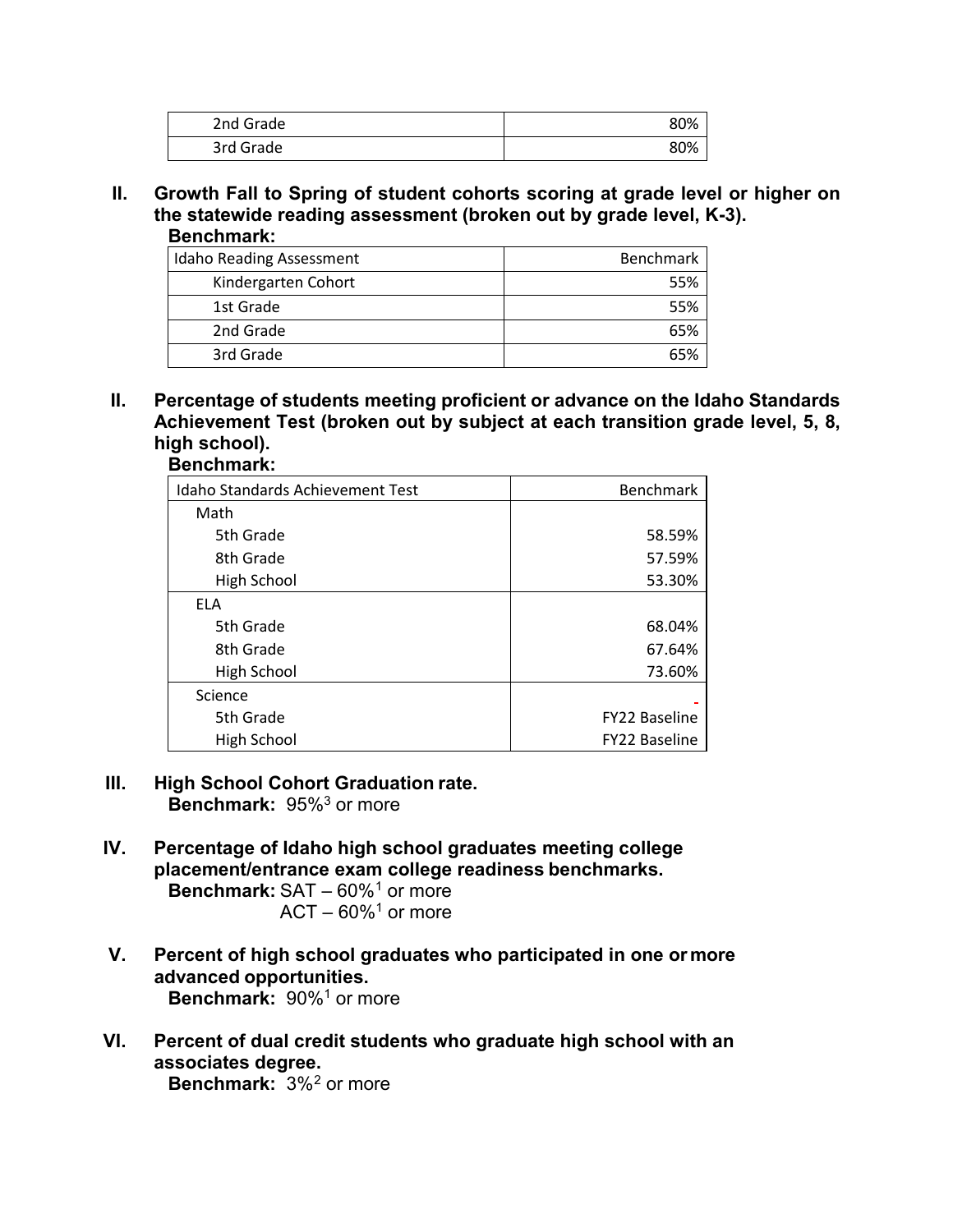**VII. Percent of high school graduates who enroll in a postsecondaryinstitution:** Within 12 months of high school graduation. **Benchmark:** 60%[3](#page-8-2) or more Within 36 months of high school graduation. **Benchmark:** 80%[4](#page-8-3) or more

<span id="page-4-3"></span><span id="page-4-0"></span>**Objective B: School Readiness** – Explore opportunities to enhance school readiness.

#### **Performance Measures:**

**I. Percentage of students scoring at grade level on the statewide reading assessment during the Fall administration in Kindergarten. Benchmark:** 70%

**GOAL 3: EDUCATIONAL ATTAINMENT (opportunity)** – Idaho's public colleges and universities and career technical education programs fuel a strong workforce pipeline evidenced through a greater numbers of student completing certificates and/or degrees, including workforce credentials.

**Objective A: Higher Level of Educational Attainment –** Increase completion of certificates and degrees through Idaho's educational system.

## **Performance Measures:**

## **II. Total number of certificates/degrees conferred, by institution per year:**

- a) Workforce Credentials (pending definition)
- b) Certificates
- c) Associate degrees
- d) Baccalaureate degrees
- e) Graduate degrees

| Total number of certificates/degrees produced, | <b>Benchmark</b>                     | <b>Benchmark</b> |
|------------------------------------------------|--------------------------------------|------------------|
| by institution annually                        | FY 2025                              | FY2027           |
| <b>Workforce Certificates (based on</b>        |                                      |                  |
| certificates of less than one academic year)   |                                      |                  |
| College of Eastern Idaho                       |                                      |                  |
| College of Southern Idaho                      | 142                                  | 150              |
| College of Western Idaho                       | 301                                  | 335              |
| North Idaho College                            | 92                                   |                  |
| Certificates of at least one academic year     | 4437 <sup>1</sup> /1262 <sup>2</sup> | 2154             |
| College of Eastern Idaho                       | 241                                  | 300              |
| College of Southern Idaho                      | 195                                  | 207              |
| College of Western Idaho                       | 365                                  | 402              |

<span id="page-4-1"></span><sup>&</sup>lt;sup>1</sup> Targets based on projected work force need

<span id="page-4-2"></span> $<sup>2</sup>$  Institution recommended target based on current awards and projected growth in student enrollment, retention,</sup> and completion.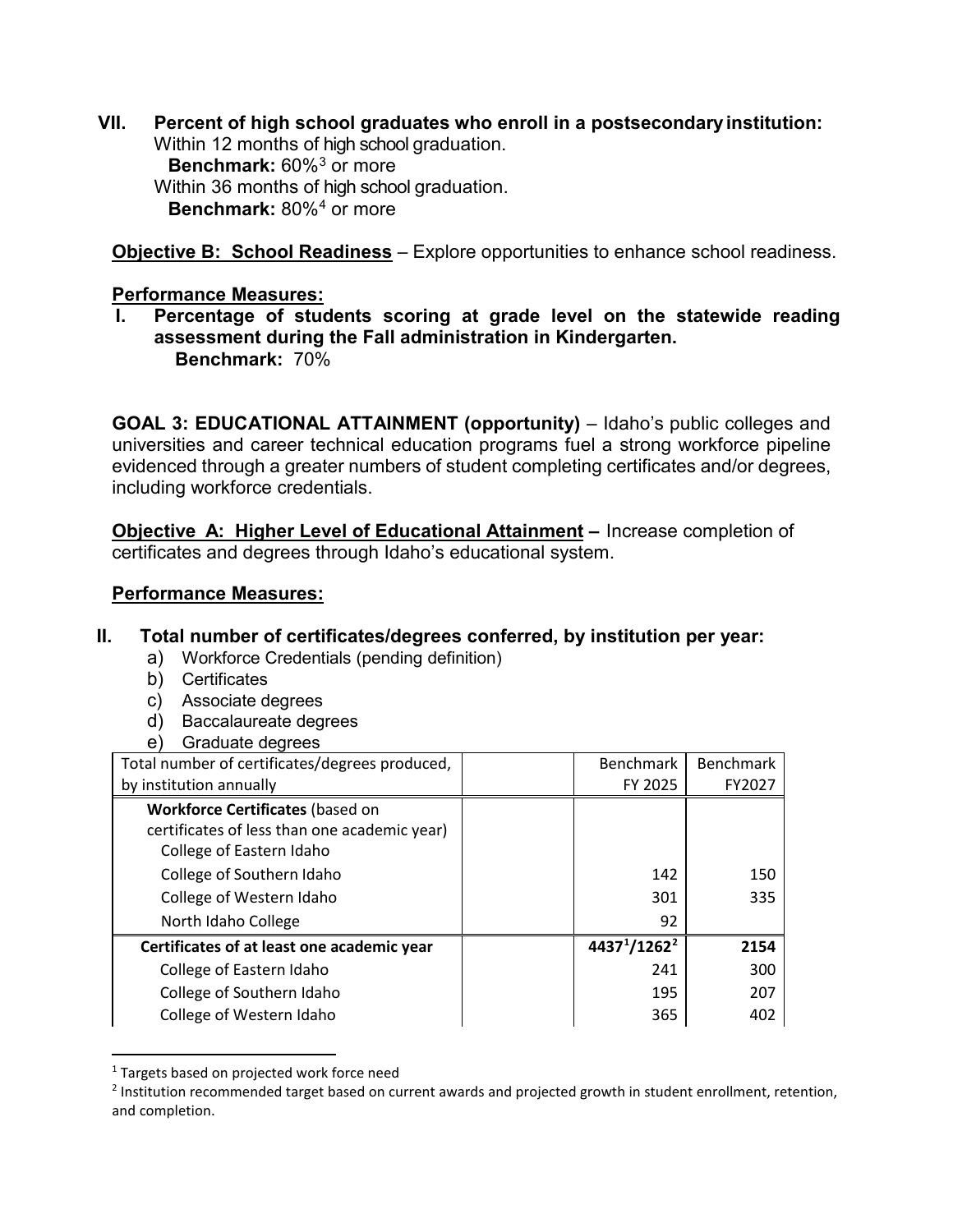| North Idaho College                     | 117        | 764       |
|-----------------------------------------|------------|-----------|
| <b>Boise State University</b>           | <b>NA</b>  | <b>NA</b> |
| Idaho State University                  | 319        | 455       |
| Lewis-Clark State College               | 25         | 26        |
| University of Idaho                     | <b>NA</b>  | NA.       |
| <b>Associate degrees</b>                | 4070/4157  | 4378      |
| College of Eastern Idaho                | 517        | 530       |
| College of Southern Idaho               | 1067       | 1132      |
| College of Western Idaho                | 981        | 1049      |
| North Idaho College                     | 700        | 800       |
| <b>Boise State University</b>           | 150        | NA.       |
| Idaho State University                  | 467        | 579       |
| Lewis-Clark State College               | 275        | 288       |
| University of Idaho                     | <b>NA</b>  | NA.       |
| <b>Baccalaureate degrees</b>            | 11897/7896 | 12911     |
| <b>Boise State University</b>           | 4351       | 6668      |
| Idaho State University                  | 1209       | 2306      |
| Lewis-Clark State College               | 534        | 559       |
| University of Idaho                     | 1802       | 3378      |
| <b>Masters degrees</b>                  | 2146       | 2226      |
| <b>Doctoral or Professional degrees</b> | 1069       | 1305      |

**III. Percentage of new full-time degree-seeking students who return (or who graduate) for second year in an Idaho postsecondary public institution.** (Distinguish between new freshmen and transfers) **Benchmark:** (2 year Institutions) 75[%3](#page-4-0) or more

(4 year Institutions)  $85\%$ <sup>3</sup> or more

**IV. Percent of full-time first-time freshman graduating within 150% of time or less (2yr and 4yr).**

**Benchmark:** 50[%3](#page-4-0) or more (2yr/4yr)

**Objective B: Timely Degree Completion** – Close the achievement gap, boost graduation rates and increase on-time degree completion through implementation of the Game Changers (structured schedules, math pathways, co-requisite support).

#### **Performance Measures:**

- **I. Percent of undergraduate, degree-seeking students completing 30 or more credits per academic year at the institution reporting. Benchmark:** 50% or more
- **II. Percent of new degree-seeking freshmen completing a gateway math course within two years.**

**Benchmark:** 60% or more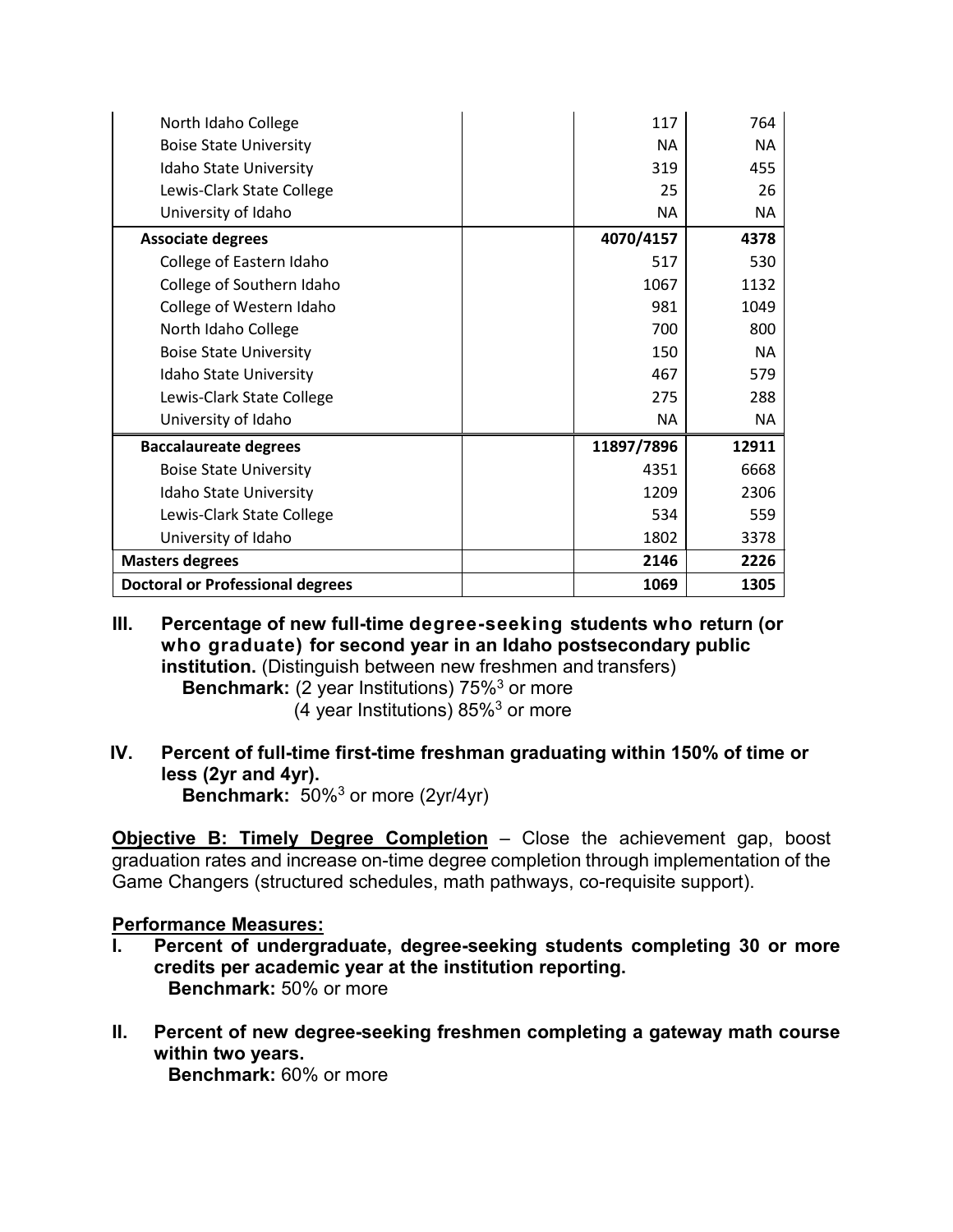**III. Median number of credits earned at completion of associate's or baccalaureate degree program.**

**Benchmark:** Transfer Students: 69/138<sup>2</sup> or less **Benchmark:** non-transfer students: 69/138<sup>2</sup> or less

**Objective C: Access -** Increase access to Idaho's robust educational system for all Idahoans, regardless of socioeconomic status, age, or geographic location.

#### **Performance Measures:**

- **I. Proportion of postsecondary graduates with student loan debt. Benchmark:** 40% or less<sup>[5](#page-8-4)</sup>
- **II. Percent of students who complete the Free Application for Federal Student Aid (FAFSA). Benchmark:** 60% or more
- **III.** Percent cost of attendance (to the student) **Benchmark:** 96[%4](#page-4-3) or less of average cost of peer institutions
- **IV. Average net price to attend public institution. Benchmark:** 4-year institutions - 90% or less of peers<sup>4</sup> (using IPEDS calculation)
- **V. Average net price differential.** (This new measure looks at the average net price between students in the highest family income band and the lowest family income band)

**Benchmark:** TBD (using IPEDS calculation)

- **VI. Expense per student FTE Benchmark:** \$20,00[04](#page-4-3) or less
- **VII. Unduplicated headcount of graduates, by highest level attained. Benchmark:**

**GOAL 4: WORKFORCE READINESS (opportunity) –** The educational system will provide an individualized environment that facilitates the creation of practical and theoretical knowledge leading to college and career readiness.

**Objective A: Workforce Alignment –** Prepare students to efficiently and effectively enter and succeed in the workforce.

#### **Performance Measures:**

**I. Percentage of high school student participating in apprenticeships and postsecondary students participating in internships. Benchmark:** New measure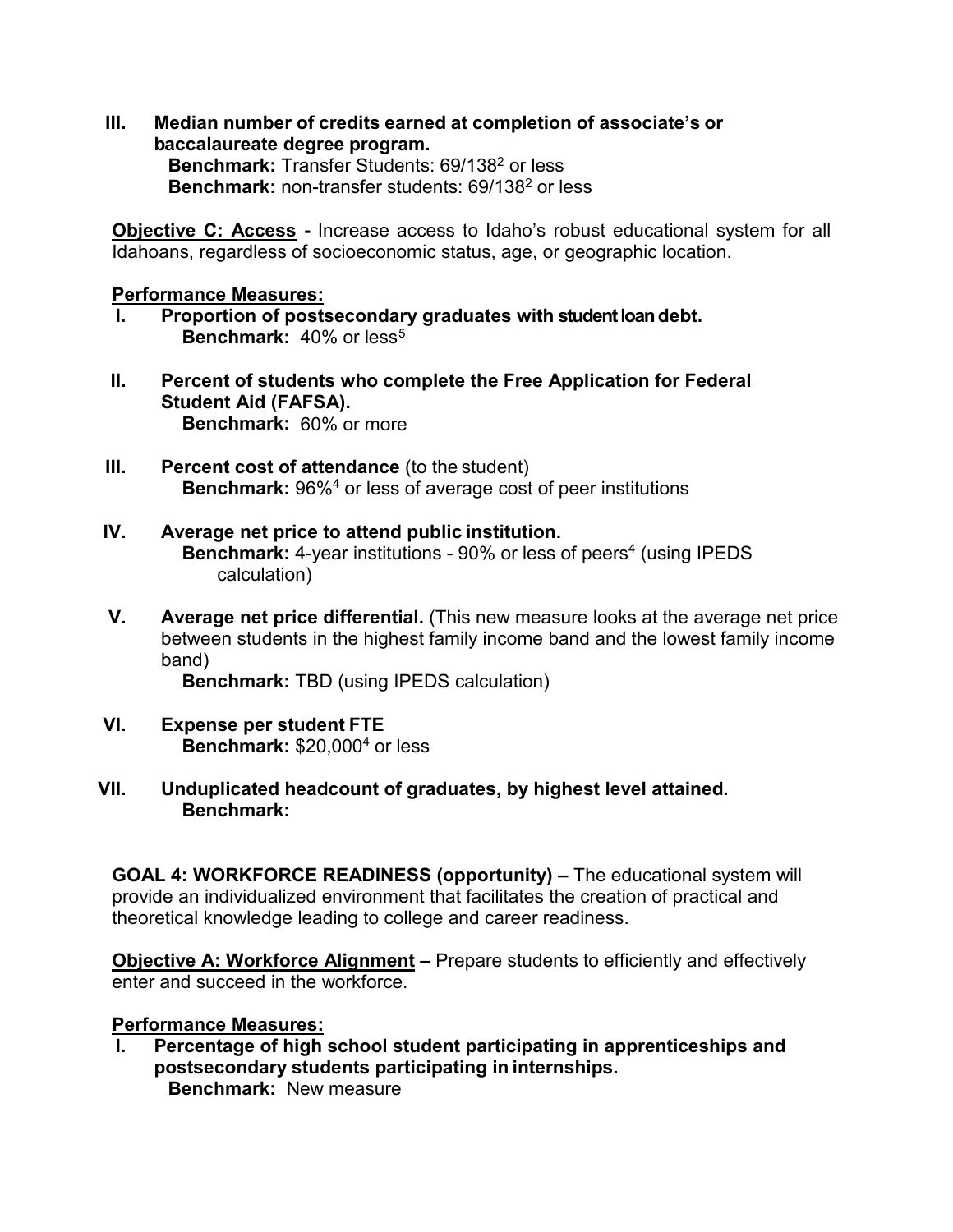- **II. Percent of non - STEM to STEM baccalaureate degrees conferred in STEM fields** (CCA/IPEDS Definition of STEM fields). **Benchmark:** 25%
- **III. Increase in secondary career technical programs and postsecondary programs tied to workforce needs per year. Benchmark:** 50[6](#page-8-5) or more

<span id="page-7-1"></span>**Objective B: Medical Education** – Deliver relevant education that meets the health care needs of Idaho and the region.

#### **Performance Measures:**

- **I. Number of University of Utah Medical School or WWAMI graduates who are residents in one of Idaho's graduate medical education programs. Benchmark:** 8[7](#page-8-6) graduates at any one time
- <span id="page-7-0"></span>**II. Idaho graduates who participated in one of the state sponsored medical programs who returned to Idaho. Benchmark:** 60%[8](#page-8-7) or more
- **III. Percentage of Family Medicine Residency graduates practicing in Idaho. Benchmark:** 80[%8](#page-7-0) or more
- **IV. Percentage of Psychiatry Residency Program graduates practicing inIdaho. Benchmark:** 50[%8](#page-7-0) or more
- **V. Medical related postsecondary programs (other than nursing). Benchmark:** 120<sup>6</sup> or more

#### **KEY EXTERNAL FACTORS**

Idaho public universities are regionally accredited by the Northwest Commission on Colleges and Universities (NWCCU). To that end, there are 24 eligibility requirements and five standards, containing 114 subsets for which the institutions must maintain compliance. The five standards for accreditation are statements that articulate the quality and effectiveness expected of accredited institutions, and collectively provide a framework for continuous improvement within the postsecondary institutions. The five standards also serve as indicators by which institutions are evaluated by national peers. The standards are designed to guide institutions in a process of self-reflection that blends analysis and synthesis in a holistic examination of:

- $\triangleright$  The institution's mission and core themes;
- $\geq$  The translation of the mission's core themes into assessable objectives supported by programs and services;
- $\triangleright$  The appraisal of the institution's potential to fulfill the Mission;